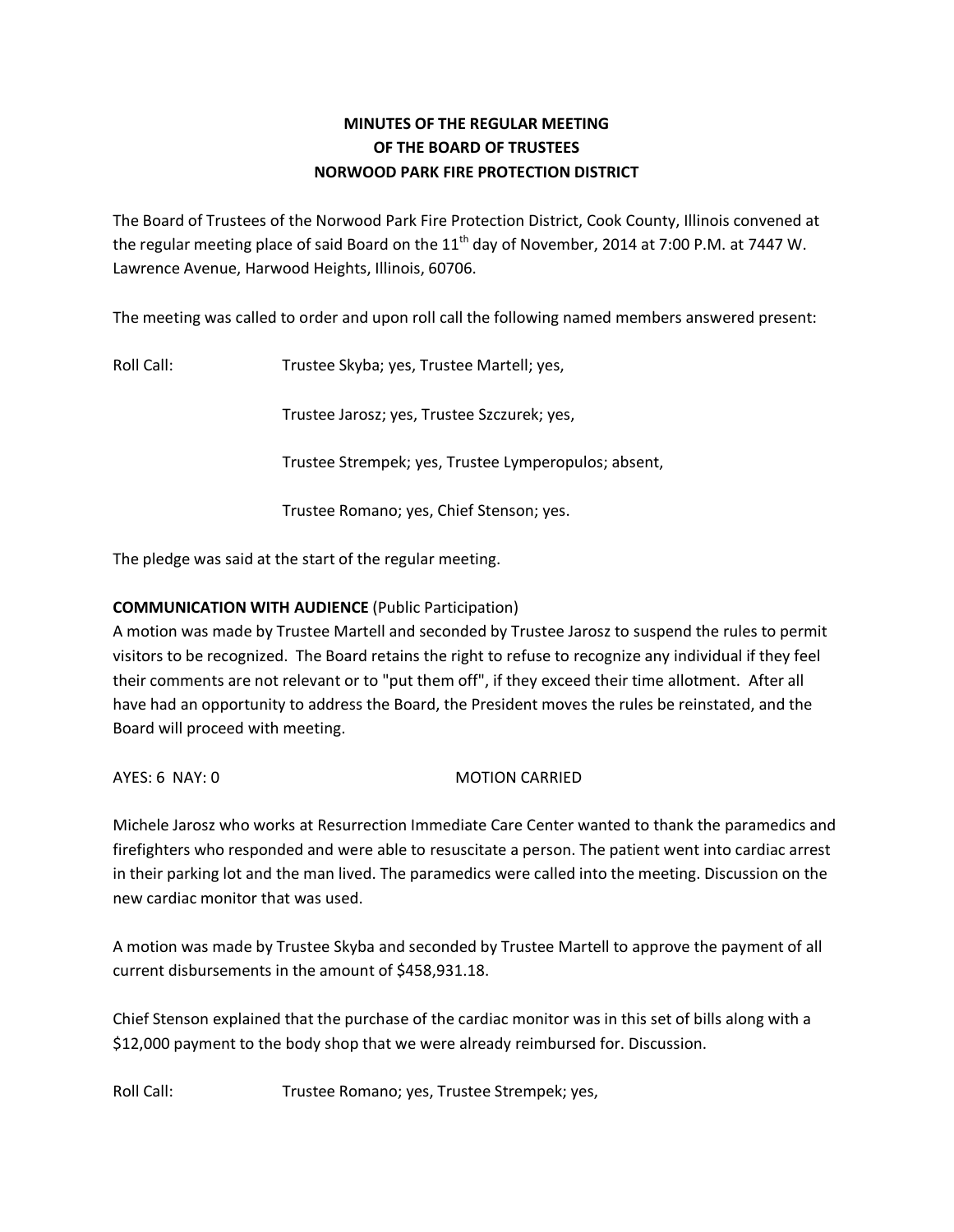Trustee Jarosz; yes, Trustee Skyba; yes,

Trustee Martell; yes, Trustee Szczurek yes,

Trustee Lymperopulos; Absent.

AYES: 6 NAY: 0 MOTION CARRIED

Motion by Trustee Jarosz and seconded by Trustee Szczurek to approve the minutes of the Regular meeting held on October 14<sup>th</sup>, 2014.

Roll Call: Trustee Skyba; abstain, Trustee Martell; yes,

Trustee Jarosz; yes, Trustee Szczurek; yes,

Trustee Strempek; yes, Trustee Lymperopulos; absent,

Trustee Romano; yes.

#### AYES: 6 NAY: 0 MOTION CARRIED

#### **TREASURER'S REPORT**

Schedule of Assets (Arising from Cash Transactions) October 31<sup>st</sup>, 2014

| Assets                                                      |              |
|-------------------------------------------------------------|--------------|
| Checking and money market accounts (interest rate-APY):     |              |
| Plaza Bank checking #4303503 (0.046%)                       | \$6,197.83   |
| Plaza Bank money market #4303498 (0.295%)                   | 558,515.01   |
| Plaza Bank ambulance billing money market #4304492 (0.295%) | 620,879.52   |
| Plaza Bank-Medical #1003102                                 | 2,133.90     |
| Total checking and money market accounts                    | 1,187,726.26 |
| Certificates of deposit (interest rate and maturity):       |              |
| Plaza Bank (0.65%, 03/02/15)                                | 625,045.23   |
| Belmont Bank and Trust (1.00% 08/23/16)                     | 543,334.86   |
| Belmont Bank (1.00% 08/05/16)                               | 125,396.45   |
| Plaza Bank (0.65% 03/18/16)                                 | 424,323.45   |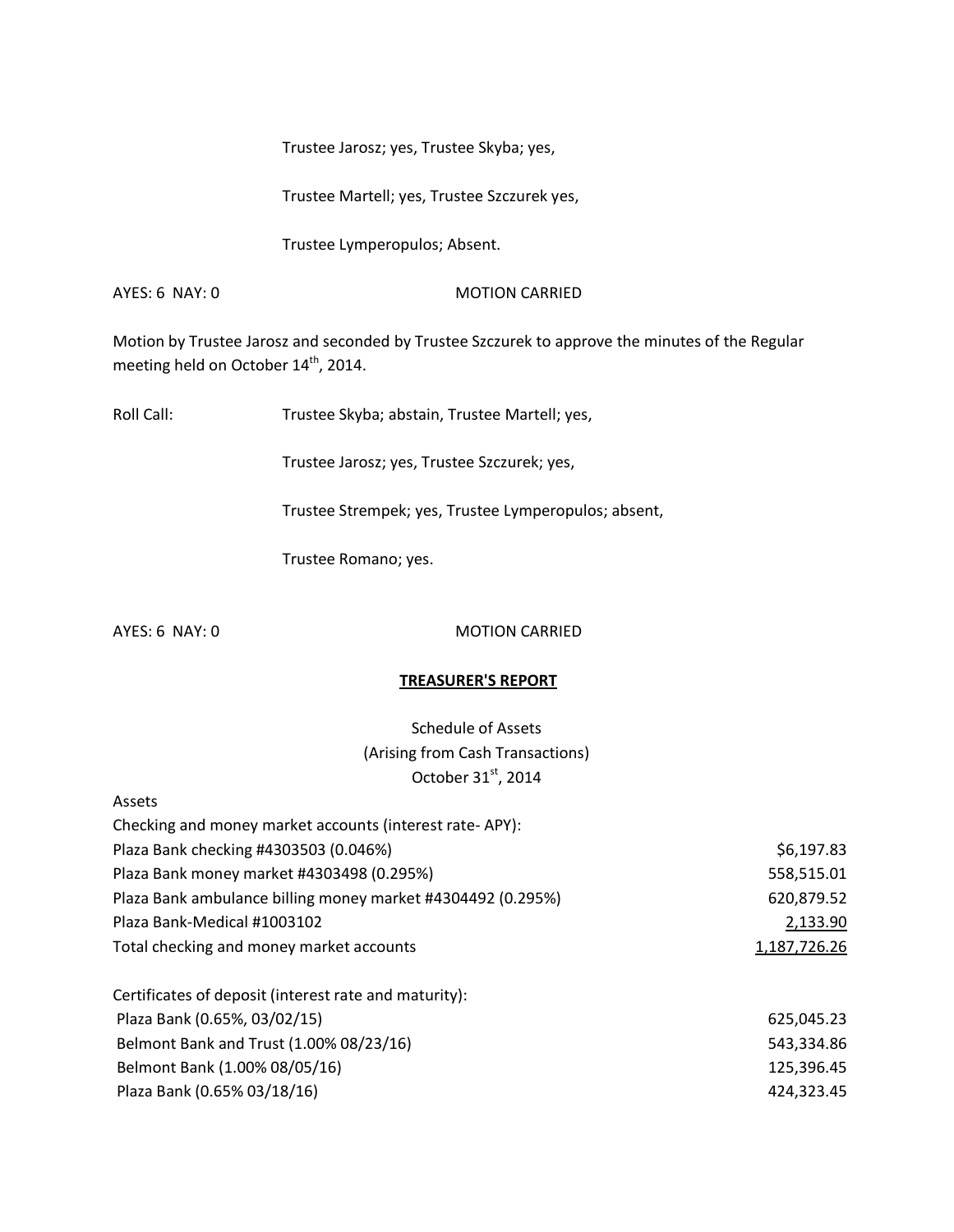| Plaza Bank (0.65% 12/23/14)                              | 474,729.87            |
|----------------------------------------------------------|-----------------------|
| Belmont Bank (1.00% 08/21/16)                            | 519.451.49            |
| Belmont Bank (.996% 07/19/16)                            | 367,927.02            |
|                                                          |                       |
| Total certificates of deposit                            | 3,080,208.37          |
|                                                          |                       |
| Total checking, money market and certificates of deposit | <u>\$4,267,934.63</u> |

Motion by Trustee Skyba, seconded by Trustee Romano to approve the Treasurer's report as presented from the Financial Statement for October 2014**.** 

Trustee Martell discussed how due to interest rates we have lost a lot of interest income over the last few years.

| Roll Call:       | Trustee Skyba; yes, Trustee Martell; yes,            |  |
|------------------|------------------------------------------------------|--|
|                  | Trustee Jarosz; yes, Trustee Szczurek; yes,          |  |
|                  | Trustee Strempek; yes, Trustee Lymperopulos; absent, |  |
|                  | Trustee Romano; yes.                                 |  |
| $AYFS: 6$ NAY: 0 | <b>MOTION CARRIFD</b>                                |  |

**Chiefs Report:** 

All Trustees received a copy of the alarm report.

All Trustees received a copy of the inspection report along with the list of completed inspections for this month.

Update on Engine #102 annual maintenance, I notified everybody that we needed to replace the radiator and rebuild the air compressor. The cost was about \$9,500 along with the general maintenance of \$1,500. I then reported that there was antifreeze in the oil due to a bad cylinder. The cost to rebuild the cylinder, kit and liner and replace bent rods is about \$13,800. The total cost right now is about \$25,000. Once the work is finished we need to have Engine #101 go back to the frame shop for some work that was not done correctly. We are also working with our insurance company to make sure the work is completed and done correctly.

We recently received a price to have 3 new frequencies put into the dispatch center. Park Ridge who we do automatic aid with has switched to Red Center dispatch. Currently our dispatchers do not have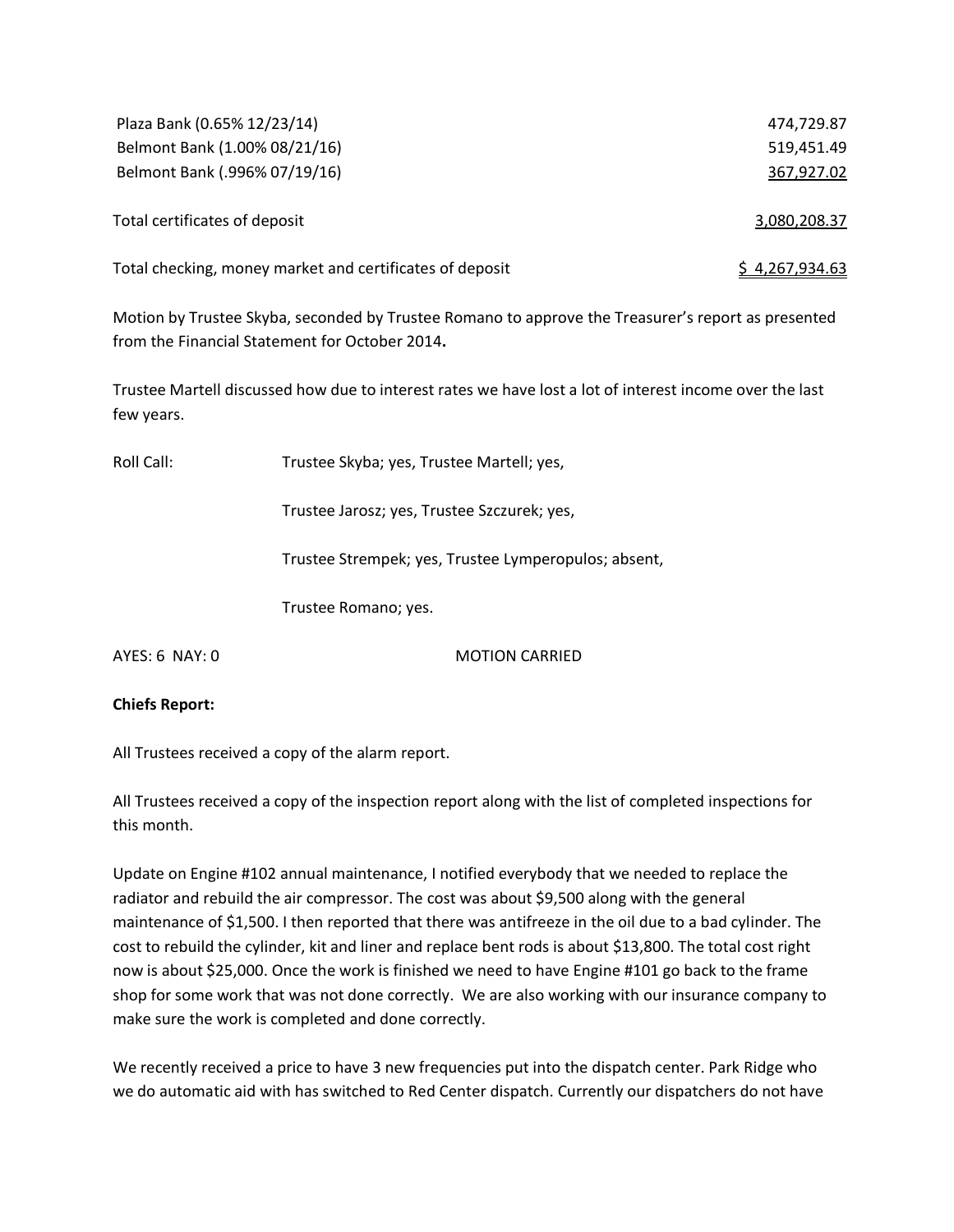any contact with our units when responding to Park Ridge. We also respond mutual aid to Des Plaines, Niles, North Maine and a few others that are on that frequency. We received a quote from Chicago Communication of \$5,564.25. I talked with Norridge and they offered to split the cost seeing that it is their equipment. Our cost will be \$2,782.13.

We currently have two men off on workers compensation. Lt Koszczuk should be back the first week of December and firefighter Nagrocki is in physical therapy and says it is not getting any better. I will keep you in touch with any progress.

Due to two men off on injury we are incurring many hours of overtime. The month of October we needed to cover 9 days (216 hours) for minimum manning due to these injuries. We also had 120 hours of training overtime of which 112 of these hours will be reimbursed to us. We also had 107 hours of overtime due to Safety Town, CPR, Open House and Flu Shots. We also had 15.5 hours of callback for a grand total of 459 hours.

I received our property and casualty insurance renewal from VFIS last week. We received a 7% increase on the year. I called to question the increase and was told it was due to our low deductibles (\$250). I asked for a price quote with higher deductibles and they said raising Property deductible to \$2,500 would be a reduction of \$1,050. If automobile comprehensive and collision deductibles both increased to \$1,000 it would be a reduction of \$502. Portable equipment deductible to \$1,000 would be a reduction of \$372. So we could save \$1,924 by increasing these deductibles.

Trustee Martell asked if we could look at different insurance agencies and get other quotes. Chief stated that it is on the agenda since the policy starts December  $1<sup>st</sup>$ . Trustee Martell stated that it is better to do this now and to check the Fire Call magazine for different companies that can be contacted.

The office staff has been working on chapter 3 of the Rules and Regulations. We finished it yesterday and sent it on to the policy committee. There were many items in the document that did not pertain to our department. There were 38 pages in the chapter and we filtered through everything and customized it to our department down to 16 pages. The office stall will start on chapter 4 and wait to get the approval from the policy committee on chapter 3.

I hope everybody got a chance to read the article on the defibrillator in the Norridge/Harwood Heights news. If you didn't I made a copy for everybody.

The Dispatch contract is on the agenda; I met with the finance director in Norridge and reported to the finance committee that they wanted a 3% increase for three years. I tried to negotiate a 2% or 2.5% but they were stuck on 3%. The increase is \$2,594 for the first year, \$2,672 the second year and \$2,752 the third.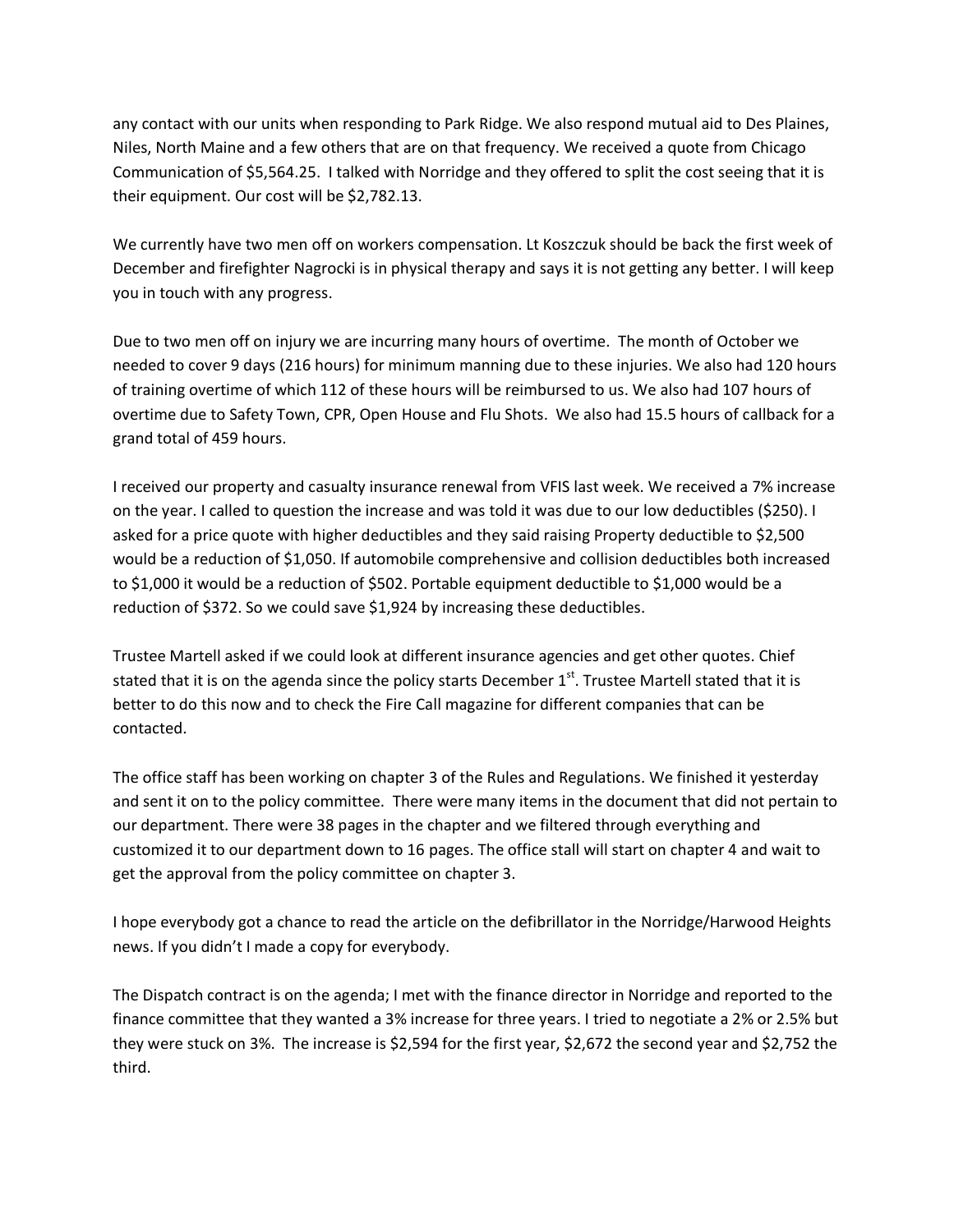The annual Christmas party is scheduled for Saturday, December  $13<sup>th</sup>$  hope all can make it.

Motion by Trustee Martell and seconded by Trustee Romano to accept the Chief's Report for October 2014 as presented.

AYES: 6 NAY: 0 MOTION CARRIED

### **President Report:**

Nothing to report at this time.

### **Committee Reports:**

Finance Committee- Trustee Martell stated that overall the office staff and chief has done a great job keeping the expenses down.

Building and Equipment Committee- Chairman Szczurek stated there is nothing to report at this time.

Technology and PR Media Committee- Chairman Strempek stated there is nothing to report at this time.

Policy Committee- Trustee Skyba stated they are reviewing the chapters of the Rules and Regulations and if they have anything to add they will advise. Trustee Martell asked if we need to have a bidding ordinance to comply with the statute. The chief will contact the attorney and get a policy for the finance committee to review.

Pension Fund- Trustee Martell and Trustee Jarosz stated they were not able to attend the last meeting and wanted to know if there were firm dates for next year. They have not received copies of the financials yet. Trustee Martell stated they approved the funding study.

# **Old Business:**

None.

# **New Business**:

Motion by Trustee Skyba and seconded by Trustee Romano to approve the intergovernmental agreement with the Village of Norridge to provide telephone answering and dispatch service for the period of December 1, 2014 until November 30, 2017, pending Village of Norridge Board approval.

Roll Call: Trustee Skyba; yes, Trustee Jarosz; yes,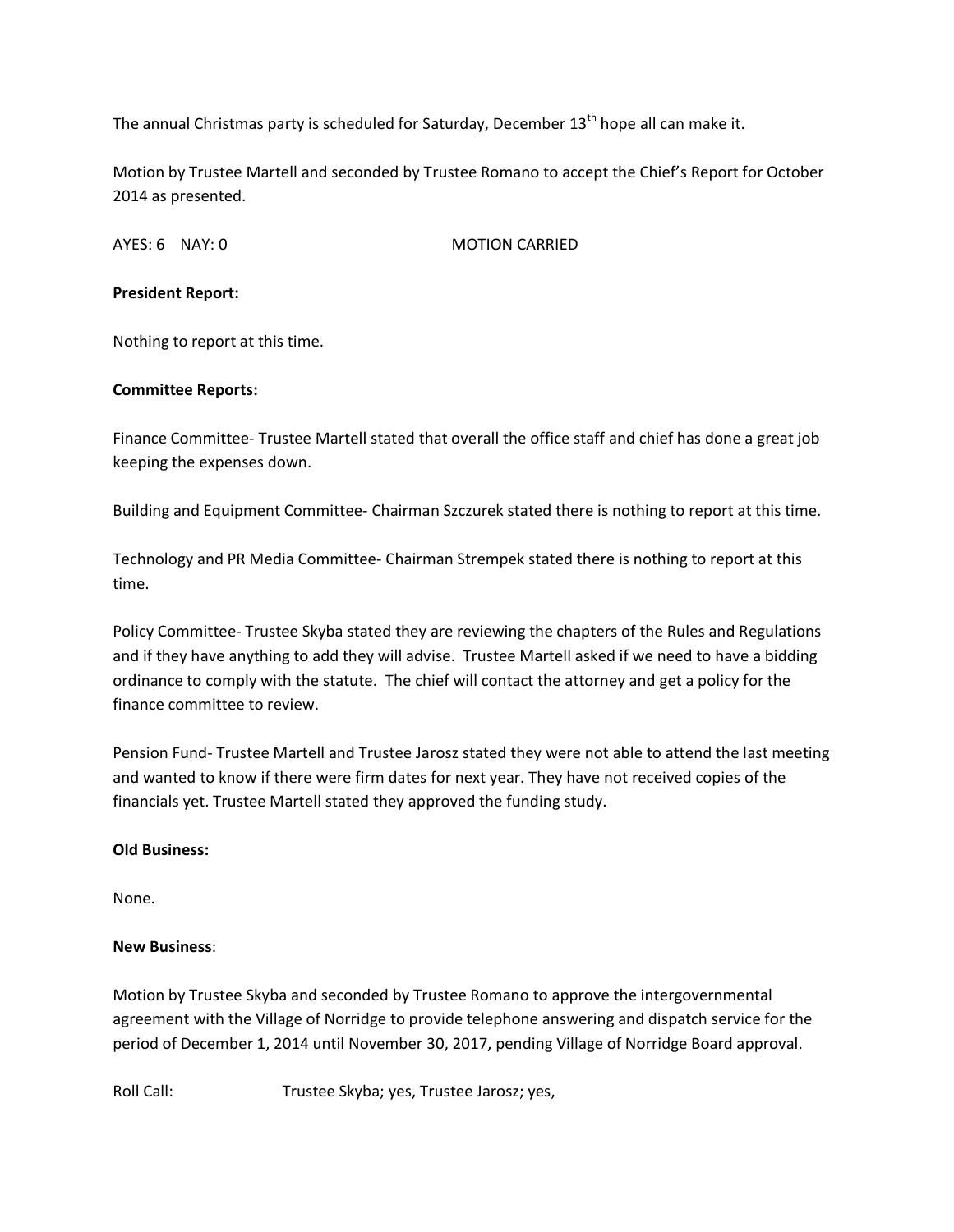Trustee Strempek; abstain, Trustee Romano; yes,

Trustee Martell; yes, Trustee Szczurek; yes,

Trustee Lymperopulos; absent.

AYES: 6 NAY: 0 MOTION CARRIED

Motion by Trustee Romano and seconded by Trustee Strempek to accept the audit for the 2014 fiscal year as presented by Knutte and Associates.

Trustee Martell reviewed the audit.

Roll Call: Trustee Martell; yes, Trustee Szczurek; yes,

Trustee Skyba; yes, Trustee Jarosz; yes,

Trustee Strempek; yes, Trustee Romano; yes,

Trustee Lymperopulos; absent.

AYES: 6 NAY: 0 MOTION CARRIED

Motion by Trustee Strempek and seconded by Trustee Jarosz to approve the change of the Norwood Park Fire Protection District board meeting date and time, effective January 2015. Meetings will take place the second Monday of the month beginning at 7:30PM.

Roll Call: Trustee Skyba; yes, Martell; yes,

Trustee Jarosz; yes, Trustee Szczurek; yes,

Trustee Strempek; yes, Trustee Lymperopulos; absent,

Trustee Romano; yes.

AYES: 6 NAY: 0 MOTION CARRIED

Motion by Trustee Skyba and seconded by Trustee Jarosz to approve the Norwood Park Fire Protection District's Property and Casualty Renewal Premium at a cost of \$41,293.00 through VFIS/Ideal Insurance Agency. Discussion on options so that the chief is able to get comparisons.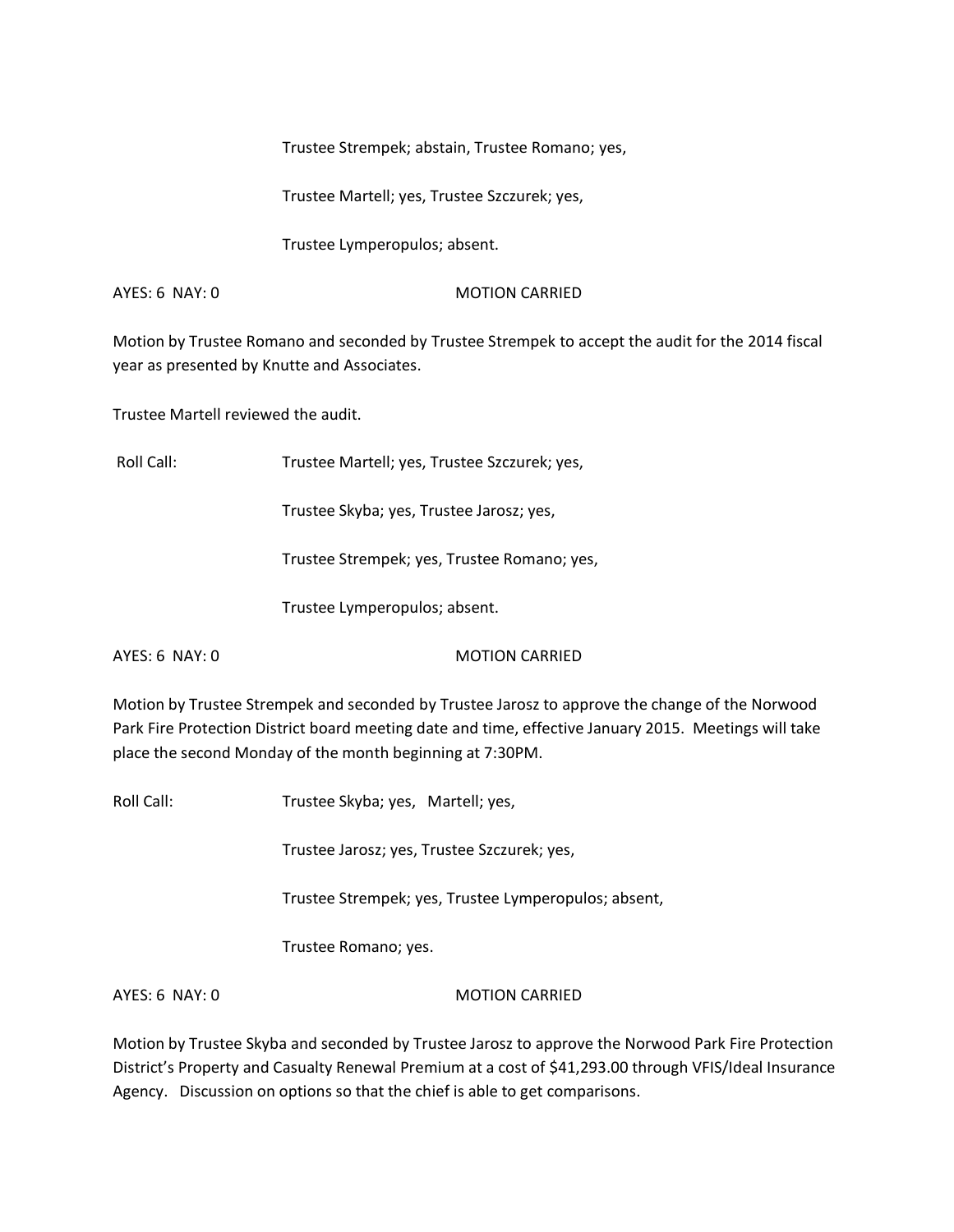Trustee Skyba and Trustee Jarosz both withdrew their motions. Motion was tabled.

Motion by Trustee Strempek and seconded by Trustee Skyba to approve the equipment and installation of Red Center frequency by Chicago Communication to Norridge dispatch for a total cost of \$5,564.25. Cost will be split with the Village of Norridge, total cost to the Fire District will be \$2,782.13.

Roll Call: Trustee Skyba; yes, Martell; yes,

Trustee Jarosz; yes, Trustee Szczurek; yes,

Trustee Strempek; yes, Trustee Lymperopulos; absent,

Trustee Romano; yes.

AYES: 6 NAY: 0 MOTION CARRIED

Motion by Trustee Jarosz and seconded by Trustee Szczurek to approve the destruction of Closed Session audio tapes from November 2012 up to April 2013.

| Roll Call:     | Trustee Martell; yes, Trustee Szczurek ; yes,                                                                                                                                                |
|----------------|----------------------------------------------------------------------------------------------------------------------------------------------------------------------------------------------|
|                | Trustee Romano; abstain, Trustee Strempek; yes,                                                                                                                                              |
|                | Trustee Jarosz; yes, Trustee Skyba; abstain,                                                                                                                                                 |
|                | Trustee Lymperopulos; absent.                                                                                                                                                                |
| AYES: 6 NAY: 0 | <b>MOTION CARRIED</b>                                                                                                                                                                        |
|                | Motion by Trustee Skyba and seconded by Trustee Romano to go into Closed Session to discuss<br>personnel, possible litigation and the review of Closed Session Minutes for possible release. |
| Roll Call:     | Trustee Skyba; yes, Trustee Martell; yes,                                                                                                                                                    |
|                | Trustee Szczurek; yes, Trustee Strempek; yes,                                                                                                                                                |

Trustee Romano; yes, Trustee Lymperopulos; absent,

Trustee Jarosz; yes.